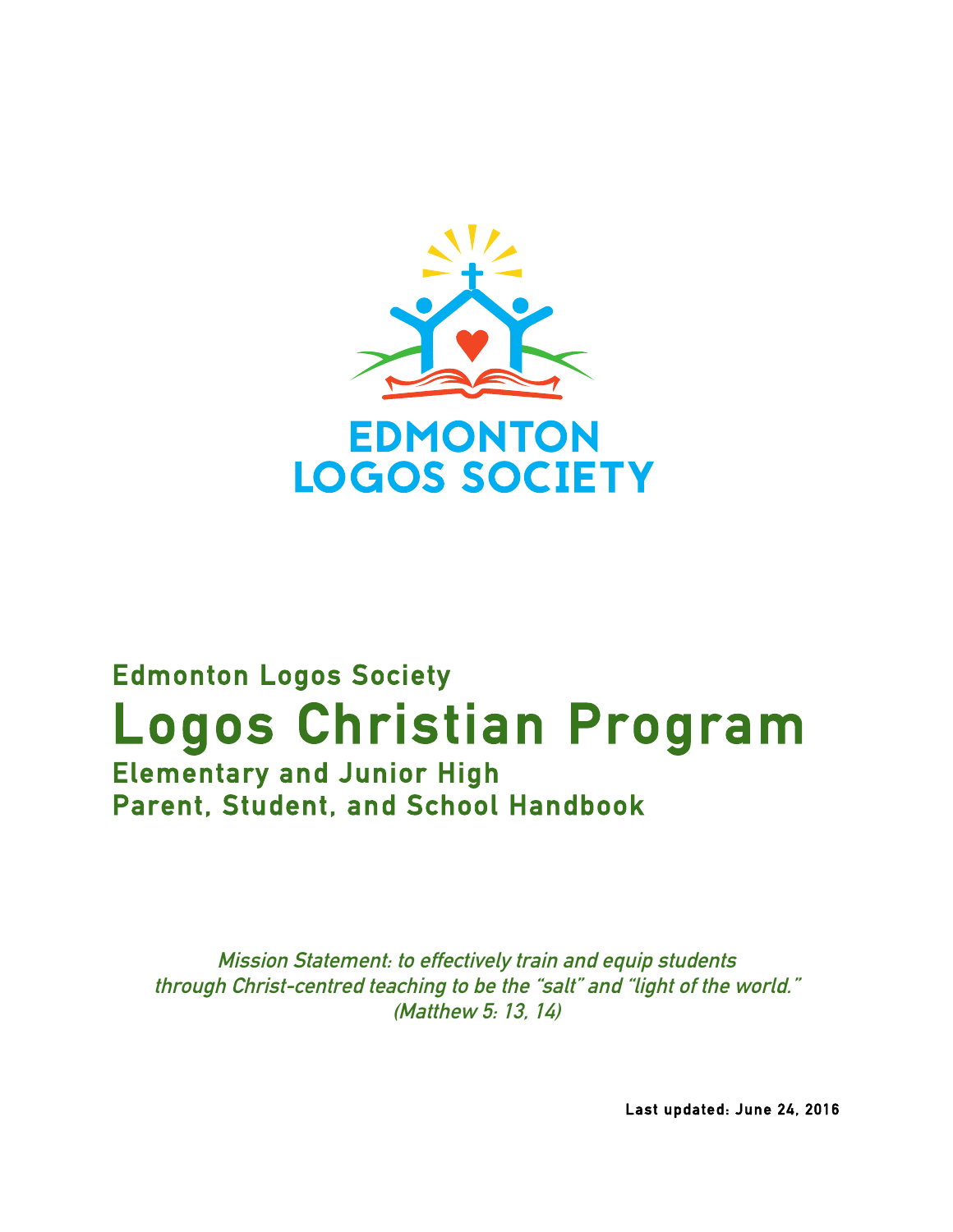Unless otherwise indicated, Scripture quotations are from the New International Version of the Bible.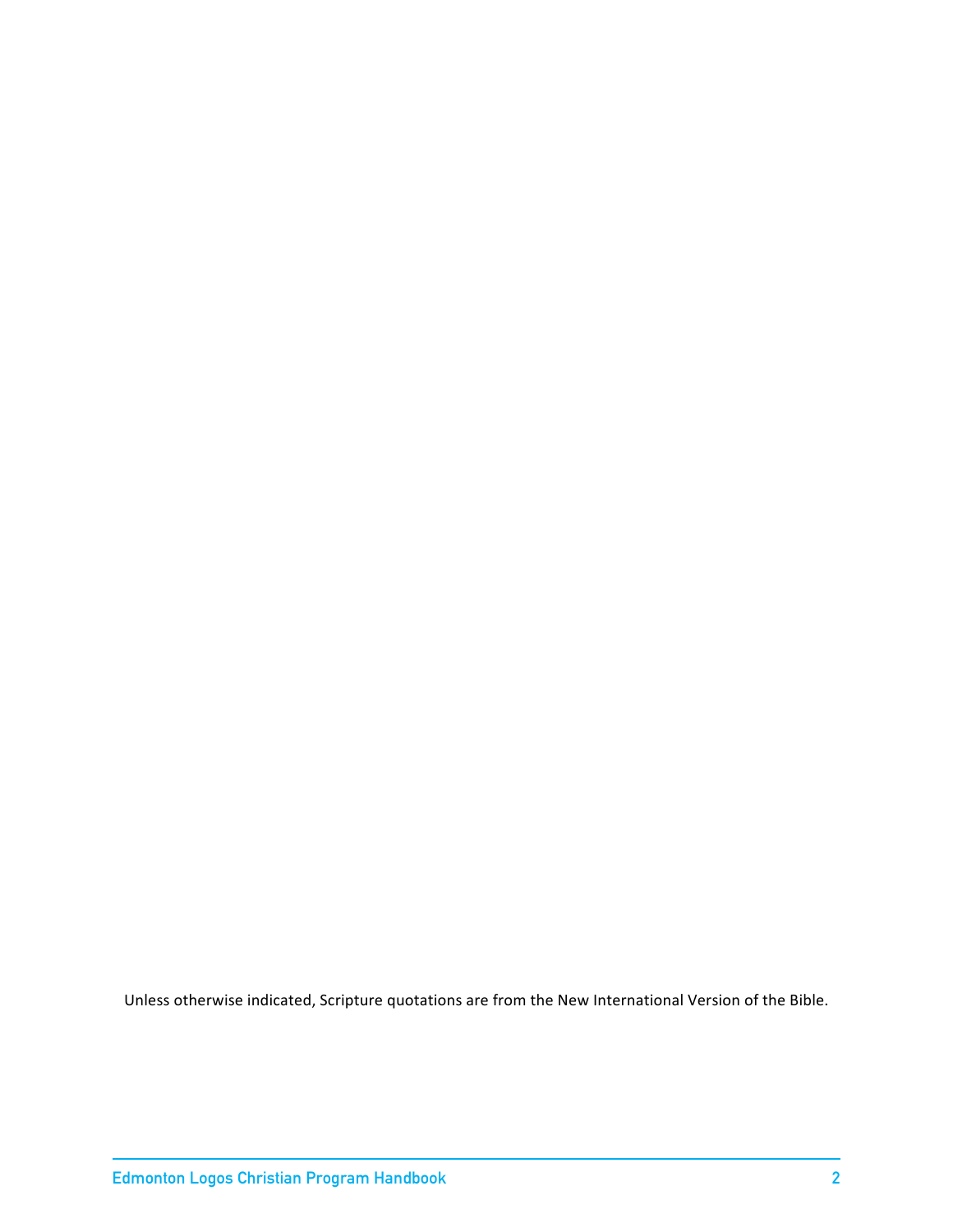# **Table of Contents**

| Student's Personal Commitment to the Logos Christian Program 16 |
|-----------------------------------------------------------------|
|                                                                 |
|                                                                 |
|                                                                 |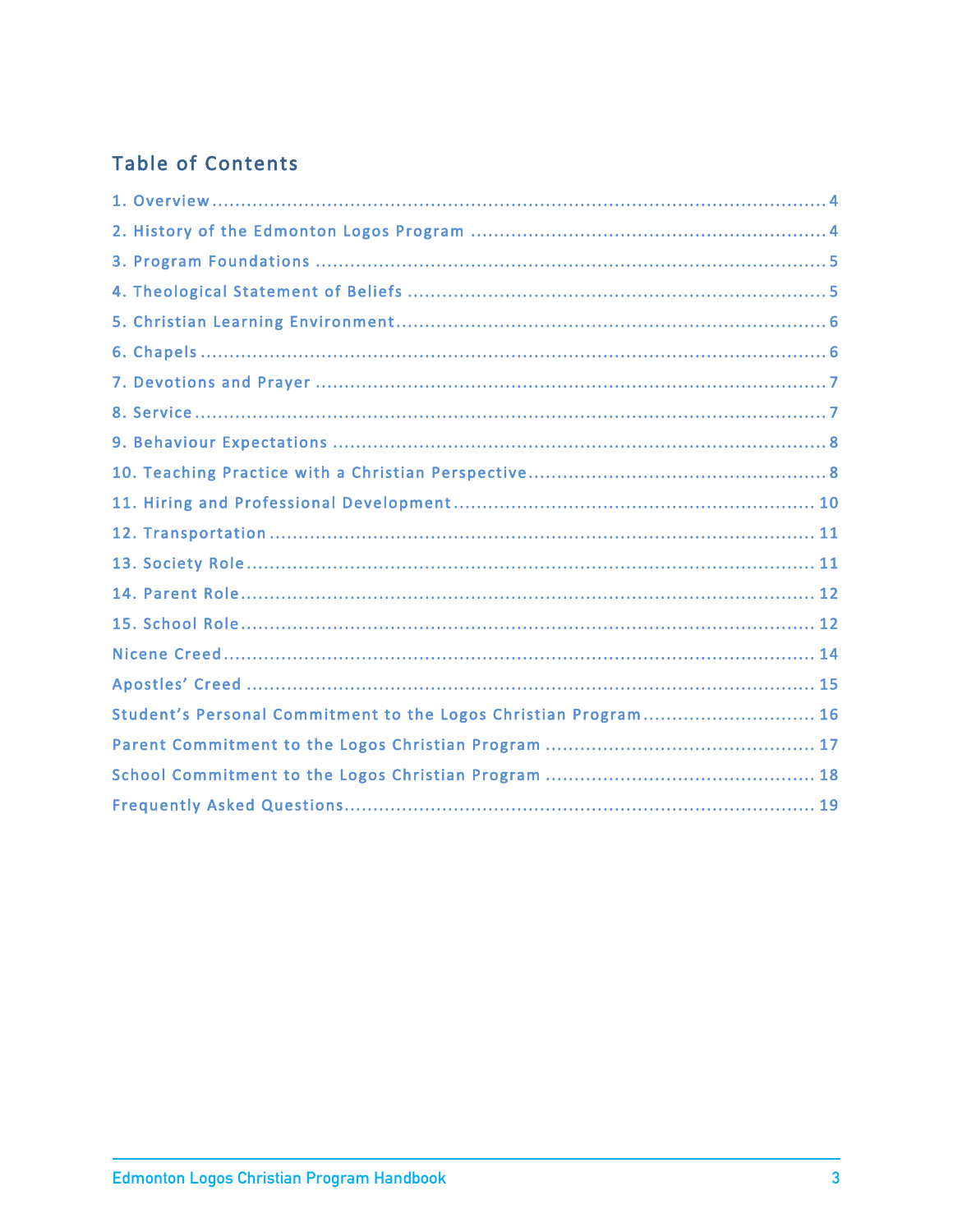### 1. Overview

This Parent, Student, and School Handbook provides an overview of the Edmonton Public School's Logos Program and its foundations, and the roles of the school, parents, students, and the Edmonton Logos Society.

Logos is a faith-based, Christian Alternative Program for Kindergarten to Grade 9 students in the Edmonton Public School District. The Logos Program is unique in that students are learning alongside regular program students in a community school setting. It is the only tuition-free Christian program in Edmonton. All Edmonton Public School programming is based on curriculum determined by Alberta Education.

Logos Christian programming provides an inclusive, non-denominational, Christian education that supports students in achieving their academic goals and spiritual growth. "…any faith-based alternative program delivery model shall be: of a non-proselytizing nature, e.g., instruction about a religion or religions rather than inculcation; and based on a general faith rather than emphasizing or promoting a particular denomination or division of a given faith." - EPSB Policy GAA.BP, Delivery of Student Programs of Study, 17-09-2013, http://www.epsb.ca/ourdistrict/policy/g/gaa-bp/03- GAA.BPDeliveryofStudentProgramsofStudy.pdf

#### GOALS

- Develop academic skills while integrating biblical principles into all areas of study
- To provide an opportunity for students to live out their Christian values, morals, and beliefs in a supportive and nurturing environment

#### BENEFITS

- Increased understanding of the Christian faith
- Development of spirituality through self-reflection and prayer
- Development of citizenship and leadership skills

#### PROGRAM DELIVERY

- Ongoing study of the Bible, its principles, and application in today's society
- Daily prayer, scripture memorization, and devotions integrated into classroom learning
- Regular chapels and other worship and fellowship opportunities
- Opportunities for community service

### 2. History of the Edmonton Logos Program

1995: Jean Woodrow, former Vice chair of the Edmonton Public School Board planted the seed for a Logos Christian Program. The word Logos was used in the name of the society because of its rich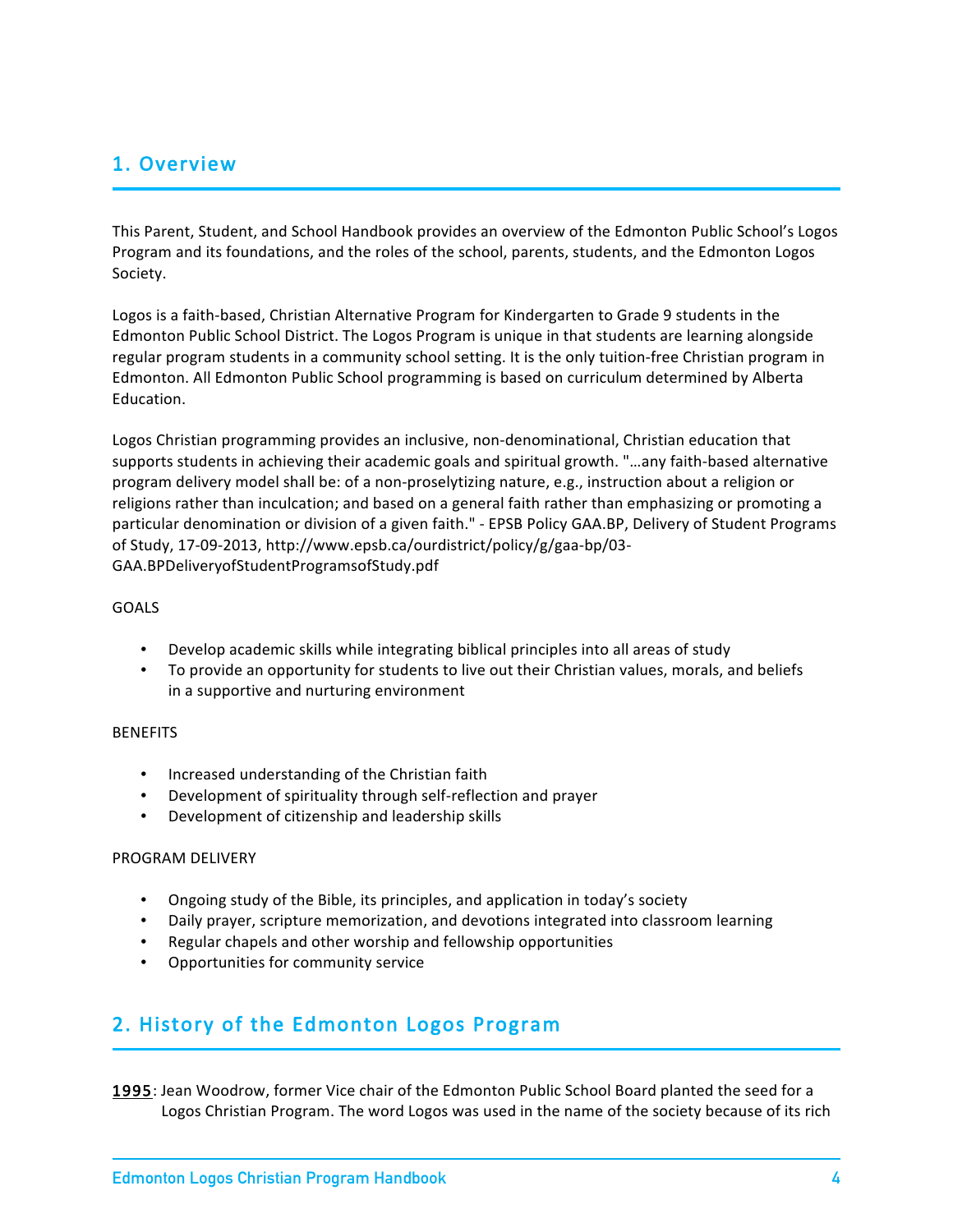biblical meaning of Jesus as the Word of God. The Gospel of John says, "In the beginning was the Word [Logos] and the Word [Logos] was with God and the Word [Logos] was God. ...The Word [Logos] became flesh and dwelt among us" (John 1:1, 14a).

- 1996: Initially, Edmonton Public Schools chose five schools in which to have a Logos Christian Program Fulton Place, Hardisty, Kensington, Youngstown, and Winterburn. The Program commenced with about 440 students in attendance.
- 1998: Three additional schools were chosen to offer the Logos Program Belmont, Killarney, and Queen Alexandra. Due to changes in Edmonton Public Schools: Fulton Place closed and their Program merged with Hardisty; Winterburn closed and their Program merged with Youngstown and Britannia; and the Program at Killarney was phased out.

2014: As of September 30, enrollment was approximately 800 students.

For further historical information, please refer to the Archive on the Edmonton Logos Society website: www.ChristianProgram.ca

# 3. Program Foundations

- God is our Creator who knows and loves everyone.
- The Bible is the primary resource for Christian teaching.
- The Old and New Testaments of the Bible are the inspired Word of God.
- There is one God, existing in three persons:
	- o God the Father,
	- o Jesus Christ, His only Son,
	- o The Holy Spirit.
- Jesus lived on the Earth, was crucified, died and rose again for the justification of all people, that we might have eternal life.
- Salvation is given to those who confess their sins and believe in the death and resurrection of Jesus.
- Through Jesus we can be forgiven and just as he forgives our sins, so we must forgive others who hurt us or sin against us.
- Jesus is alive and strengthens us through His Holy Spirit.
- We live on Earth to love God and serve Him by caring for and serving others.
- We devote time to God by reading His Word and speaking to Him through prayer.

# 4. Theological Statement of Beliefs

We accept wholeheartedly the revelation of God given in the Scriptures of the Old and New Testaments and confess the faith therein set forth and summarized in such historic statements of the Christian church as the Apostles' Creed and Nicene Creed (Appendix 1).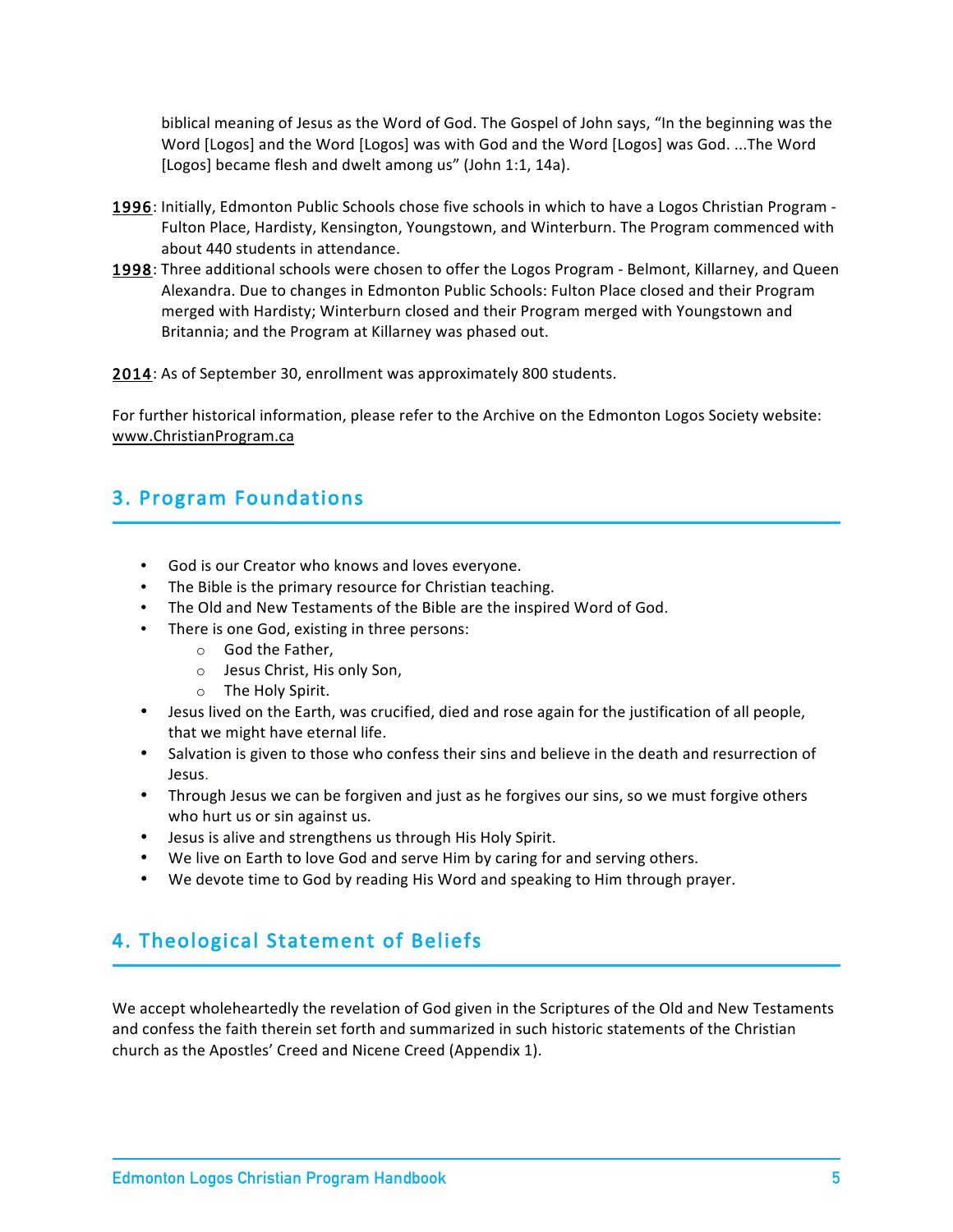# 5. Christian Learning Environment

The Logos Christian Program provides instruction that follows the Alberta Programs of Studies, within a Christian context. The non-denominational, non-proselytizing<sup>1</sup> Christian environment is based on traditional Christian principles as set out in the Bible, the Apostles' Creed and the Nicene Creed (Appendix 1). The Program focuses on loving God and loving one another, a commitment to Christ's teachings, and an understanding that we are ultimately responsible to God for our actions.

Teaching staff will create and sustain a Christian learning environment by:

- Infusing a Christian perspective into instruction delivery.
- Leading devotions and prayer time.
- Leading scripture memorization activities.
- Participating in Logos Christian assemblies.
- Using supplementary Christian resources.
- Providing support for students in their personal relationship with God.

"Start children off on the way they should go, and even when they are old they will not turn from it." - Proverbs 22:6

### 6. Chapels

Logos program students will participate in chapels regularly (at least once per month) throughout the year in order to foster unity among all students and teachers. These school based, teacher led chapels could include opportunities for student leadership, praise and worship, songs, prayer, and scripture. Chapels are spiritually sustaining and nurturing, and of a non-denominational nature. As chapels are considered to be a place of worship, students should come prepared to listen and participate fully in all activities. Students are expected to behave in a responsible and respectful manner and teachers will reinforce these behaviours. Parents are welcome to attend and are encouraged to participate in all chapels. At least once a year, the Edmonton Logos Society, in conjunction with schools, will endeavour to arrange a city-wide chapel for all students in Edmonton Public Schools attending a Logos program.

"Let the message of Christ dwell among you richly as you teach and admonish one another with all wisdom through psalms, hymns, and songs from the Spirit, singing to God with gratitude in your hearts." - Colossians 3:16

 $1$  "...any faith-based alternative program delivery model shall be: of a non-proselytizing nature, e.g., instruction about a religion or religions rather than inculcation; and based on a general faith rather than emphasizing or promoting a particular denomination or division of a given faith." - EPSB Policy GAA.BP, Delivery of Student Programs of Study, 17-09-2013, http://www.epsb.ca/ourdistrict/policy/g/gaa-bp/03- GAA.BPDeliveryofStudentProgramsofStudy.pdf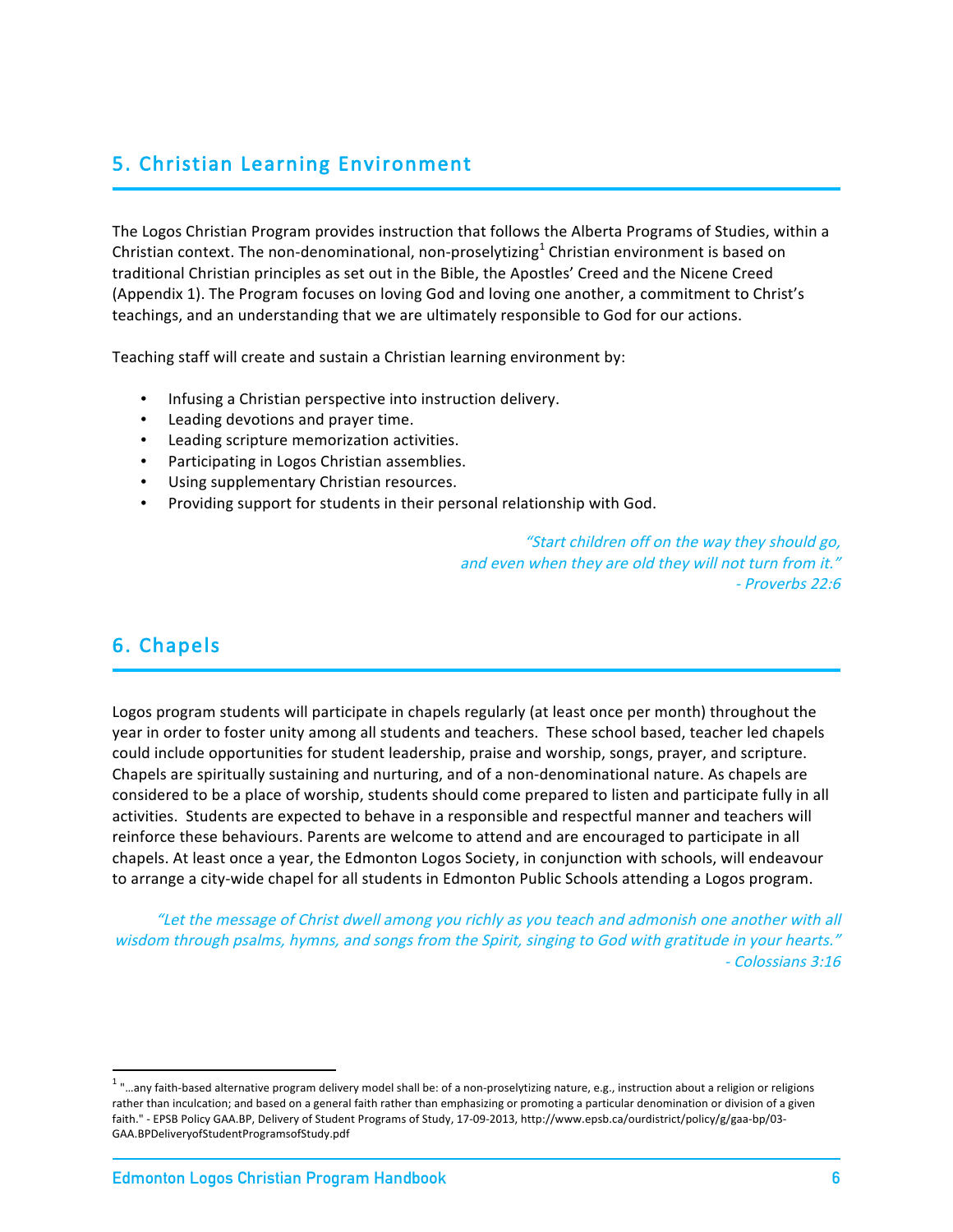# 7. Devotions and Prayer

Devotions, prayer, and scripture memorization are a daily classroom expectation of the Logos Program.

Logos classes include opportunities to pray. Prayer can include teacher and student-led prayers: prayer box, intentions, grace at lunch, singing Christian songs and choruses, spontaneous prayer at any time by students or teachers for someone, some issue, or event.

Prayer and Bible reading are integral parts of devotional time and could include:

- Writing or drawing about what a scripture verse means and how to apply it to life today.
- Writing or drawing about how God works in individual lives.
- Writing or drawing about an important, meaningful verse.
- Viewing Christian multimedia.
- Leading group devotions.
- Reading a Christian novel (teacher reading to the class or individual reading).
- Listening to Christian music.
- Reading scriptures (by the teacher, as a class, or as individuals).
- Playing games, such as Bible trivia.
- Participating in activities that serve others.

Logos teachers are encouraged to pray together as a staff.

Most Logos schools have parent prayer groups that meet on a regular basis. For more information, contact your Logos school representative or school administration.

> "Devote yourselves to prayer, being watchful and thankful." - Colossians 4:2

### 8. Service

Active community service is an important component of the Logos Christian Program. This service component may be school or community focused and varies according to the age and grade level of the student. The service component may be incorporated into devotions, chapel, or during classroom instruction.

> "…and if you spend yourselves in behalf of the hungry and satisfy the needs of the oppressed, then your light will rise in the darkness, and your night will become like the noonday." - Isaiah 58:10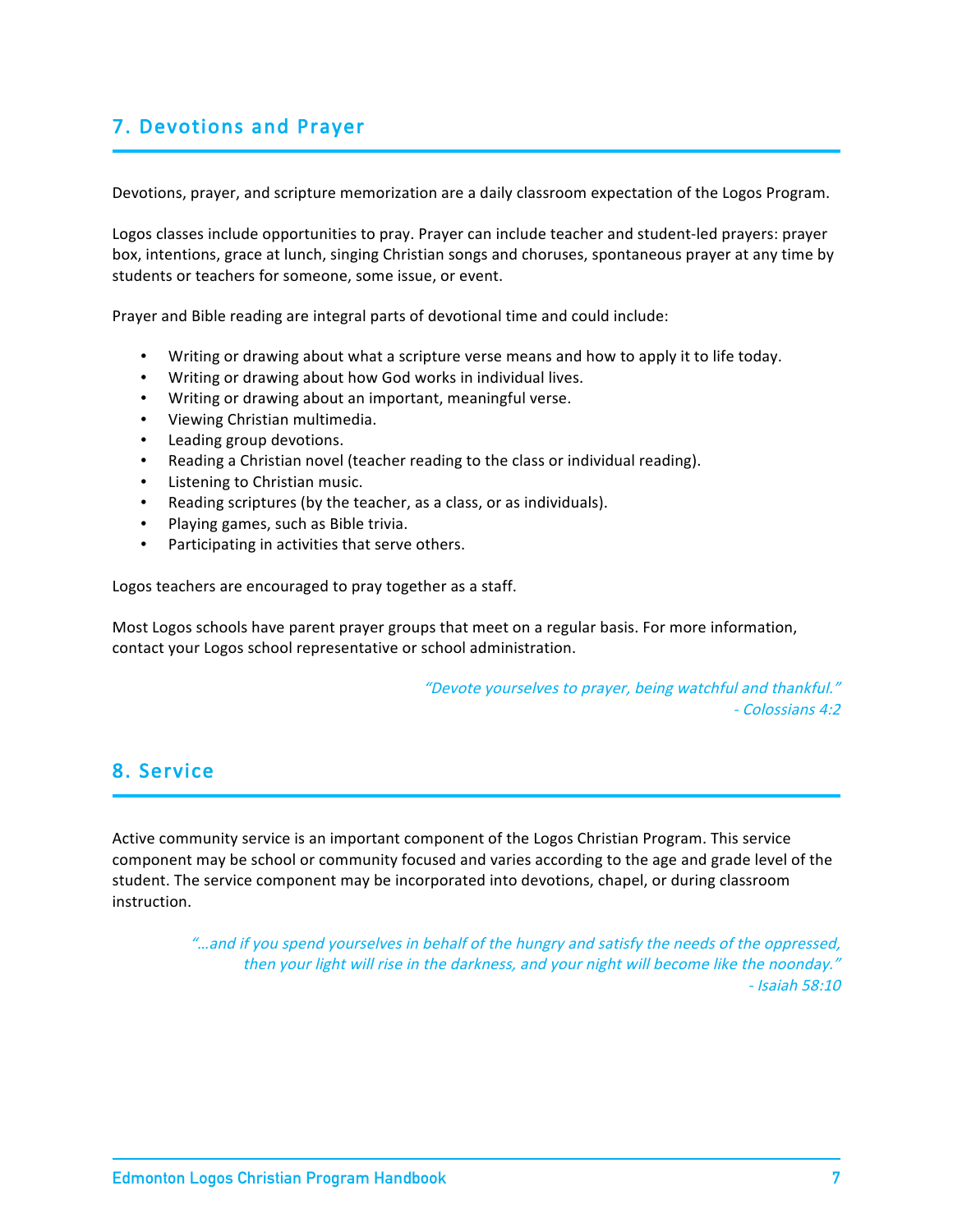# 9. Behaviour Expectations

Students will:

- adhere to the Edmonton Public Schools expectations for Student Behaviour and Conduct<sup>2</sup> during all school activities including prayer, devotion, and chapel.
- treat others with care, kindness, and consideration, as Christ would.
- participate in Christian activities within the Logos Christian Program.
- be respectful of the differences that exist among Christian faiths.

If students experience challenges meeting these expectations, the following meetings will take place:

- a meeting with Logos teacher/administration to help the student with challenges.
- a meeting with Logos teacher/administrator/parent(s) and the student to review his/her involvement in the Logos Christian Program.

In these meetings, school staff will work with students to restore relationships, while understanding that there are consequences, even in the midst of forgiveness. Prayer and Christian perspectives are used to reinforce positive conflict resolution at all Logos sites.

Parents, Students and the School are expected to agree with the mission, foundations and methods of the Program. Please see the Parent/Student/School Commitment Forms (Appendix 2).

> "But the fruit of the Spirit is love, joy, peace, forbearance, kindness, goodness, faithfulness, gentleness and self-control. Against such things there is no law." - Galatians 5:22-23

# 10. Teaching Practice with a Christian Perspective

#### **OVERVIEW**

All Edmonton Public Schools programming is based on curriculum determined by Alberta Education. Logos instruction, in all subject areas, begins with the Bible as its foundation. Using the Alberta curriculum as the framework for learning, Biblical truths and Christian principles are woven into lesson planning, teachable moments, and daily classroom activities.

 <sup>2</sup> http://www.epsb.ca/schools/goingtoschool/studentconduct/expectations/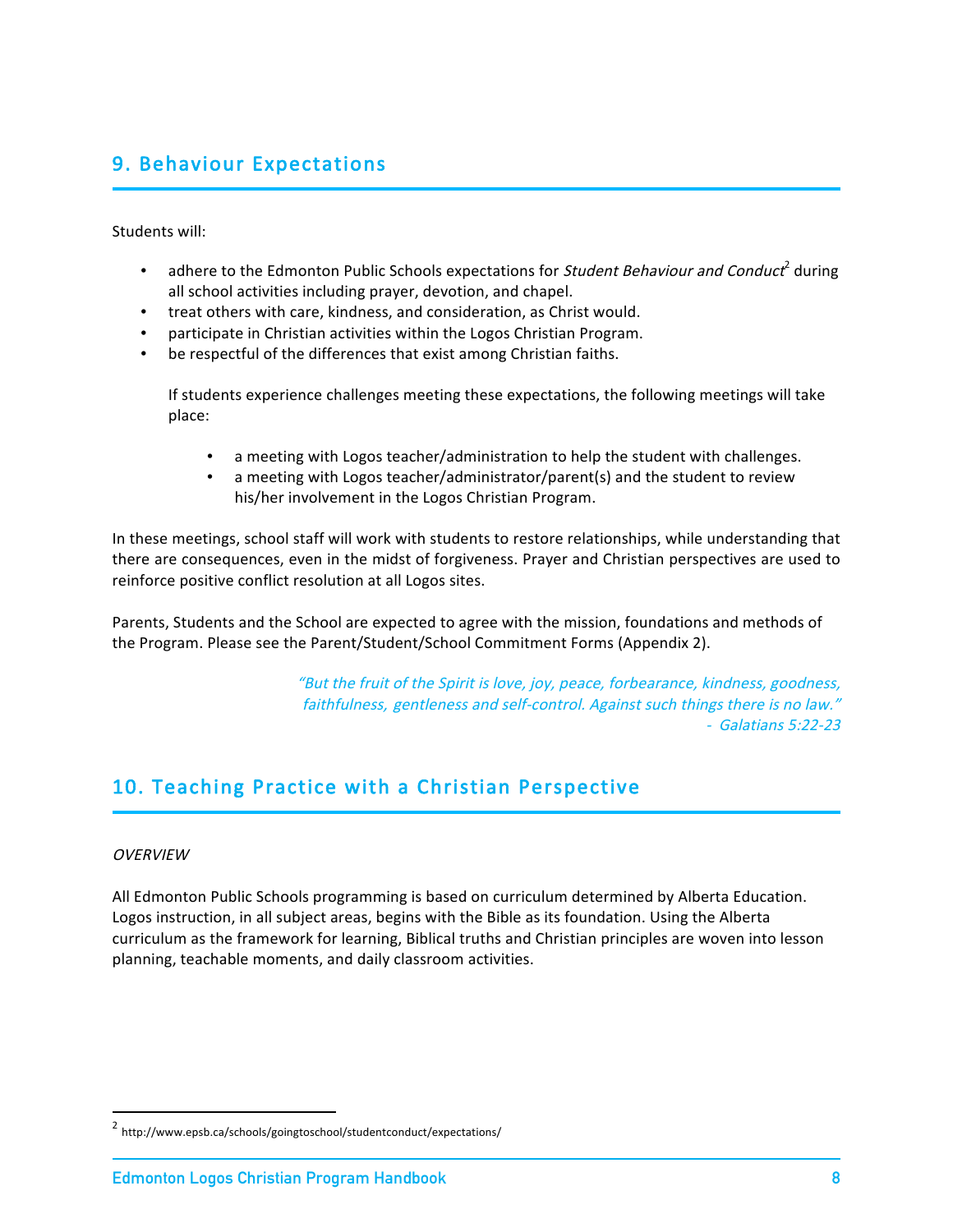### Math

• understand that "[m]athematics helps us see the order and beauty of God's creation and… God Himself, ...mathematics derives its purpose, meaning, and value from God.<sup>3</sup>"

> "Blessed are those who find wisdom, those who gain understanding..." - Proverbs 3:13

### Science

- receive instruction based on the beliefs that:
	- the world is an ever-changing place which is all through God's design.
	- we are stewards of God's world and therefore responsible for taking care of it.
- discuss the spectrum of views that exist today, with respect to creation and evolution, at curriculum appropriate levels.

"For in him all things were created: things in heaven and on earth, visible and invisible, whether thrones or powers or rulers or authorities all things have been created through him and for him." - Colossians 1:16

### Social Studies

- examine the development of society from a Christian perspective and use their knowledge to strengthen their own Christian identity, beliefs and actions
- understand that God loves everyone and therefore, will "value the diversity, respect the dignity and support the equality of all human beings."<sup>4</sup>

Cultivating constructive, productive and compassionate citizenship as a critical element in all units of study.

> "For we are God's handiwork, created in Christ Jesus to do good works, which God prepared in advance for us to do." - Ephesians 2:10

#### Language Arts

- have opportunities to read literature from the Christian context
- be taught to critically discern and analyze literature from a Christian viewpoint
- be encouraged to write from a Christian perspective. This could include prayer journals, character studies of Bible characters, book reports from a Christian perspective, and reflection.

"In the beginning was the Word, and the Word was with God, and the Word was God." - John 1:1

 $3$  Bradley, James. "Teaching Mathematics from a Christian Perspective." ACSI World Report, 4<sup>th</sup> Quarter 2007. Web. 16 September 2015. <http://www.calvin.edu/~braj/Teaching Mathematics.pdf>

 $^4$  Taken from https://education.alberta.ca/teachers/program/socialstudies/programs/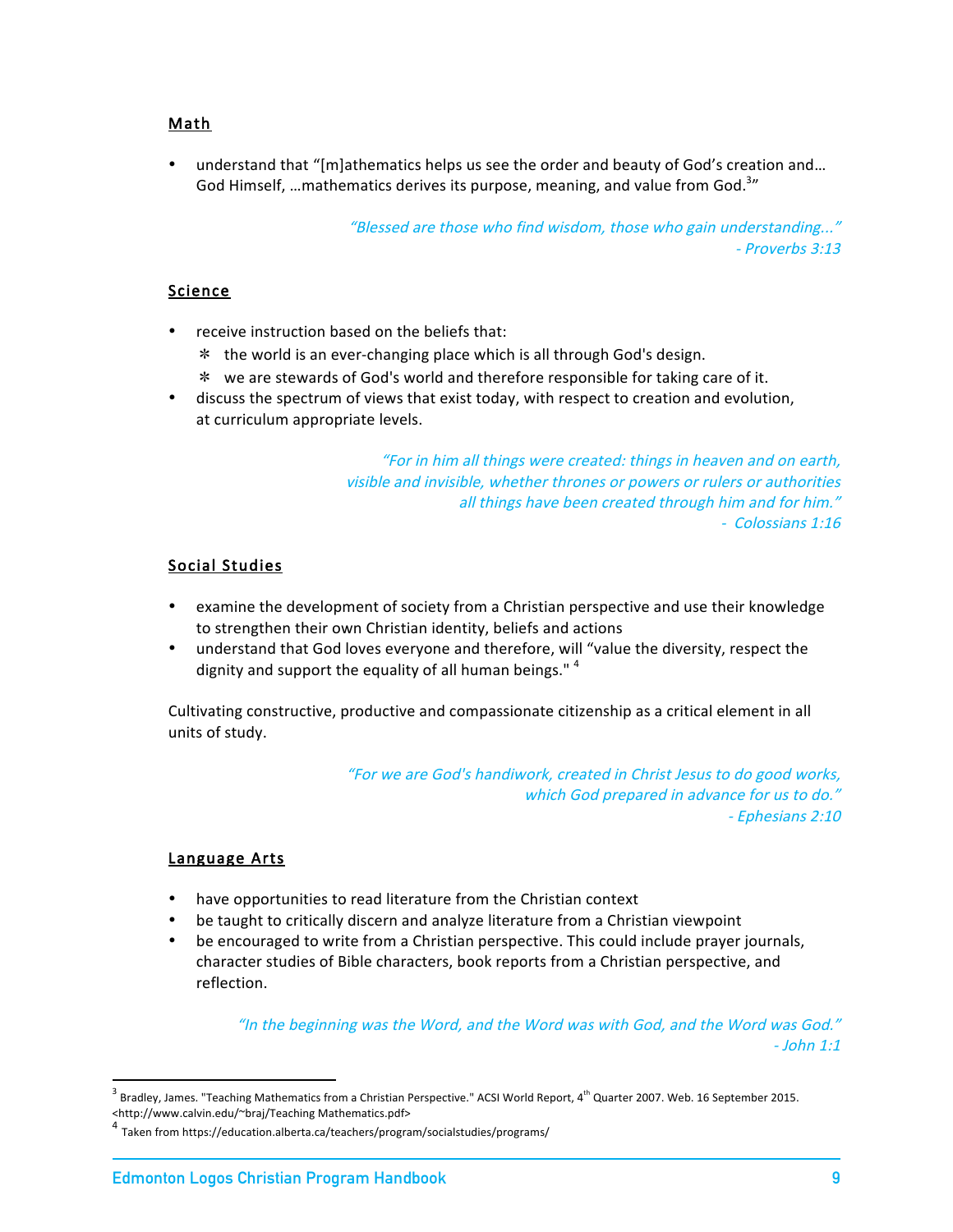### Music/Performing Arts

- be taught how to glorify God through music.
- learn worship songs and songs with Christian lyrics. Music teachers will recognize the Christian calendar when planning around holidays such as Christmas and Easter.

"Sing joyfully to the LORD, you righteous; it is fitting for the upright to praise him. Praise the LORD with the harp; make music to him on the ten-stringed lyre. Sing to him a new song; play skillfully, and shout for joy." - Psalm 33:1-3

### Health

Edmonton Public Schools' Wellness of Students and Staff<sup>5</sup> will be used as a guide.

- examine the whole person with a focus on the spiritual self.
- understand that they are charged by God with respecting and caring for their physical bodies and use this as the foundation on which they make decisions on things such as drugs, alcohol, smoking, dating, and relationships with others.
- learn that sexuality is a function of our minds, bodies, and spirits.

As a Christian Program, the sexual health unit will use a balanced approach with science-based teaching that is inclusive of the Biblical perspective with an emphasis on abstinence. Logos students may have opportunities to receive some instruction of the Sexual Health Unit in separate, gender specific groups.

> "For you created my inmost being; you knit me together in my mother's womb. I praise you because I am fearfully and wonderfully made; your works are wonderful, I know that full well." - Psalm 139:13-14

# 11. Hiring and Professional Development

Staff commitment to the mission, foundations, and methods provides critical support for the Logos Christian Program. Logos staff agrees to model Christian faith as outlined in the Program foundations.

Teachers have the freedom and are expected to bring a Christian viewpoint to issues and topics from all curricular areas.

Long-term substitute teachers are requested to demonstrate the same commitment to the Logos Program as other teaching staff and will be provided with a copy of the Logos Handbook. Short-term substitute teachers will be provided information on the Logos mission, foundations, and methods upon check-in at the school office.

 <sup>5</sup> http://www.epsb.ca/media/epsb/ourdistrict/boardoftrustees/boardmeetings/2013-14/june17/04-BoardPolicyAEBB.BP-WellnessofStudentsandStaff.pdf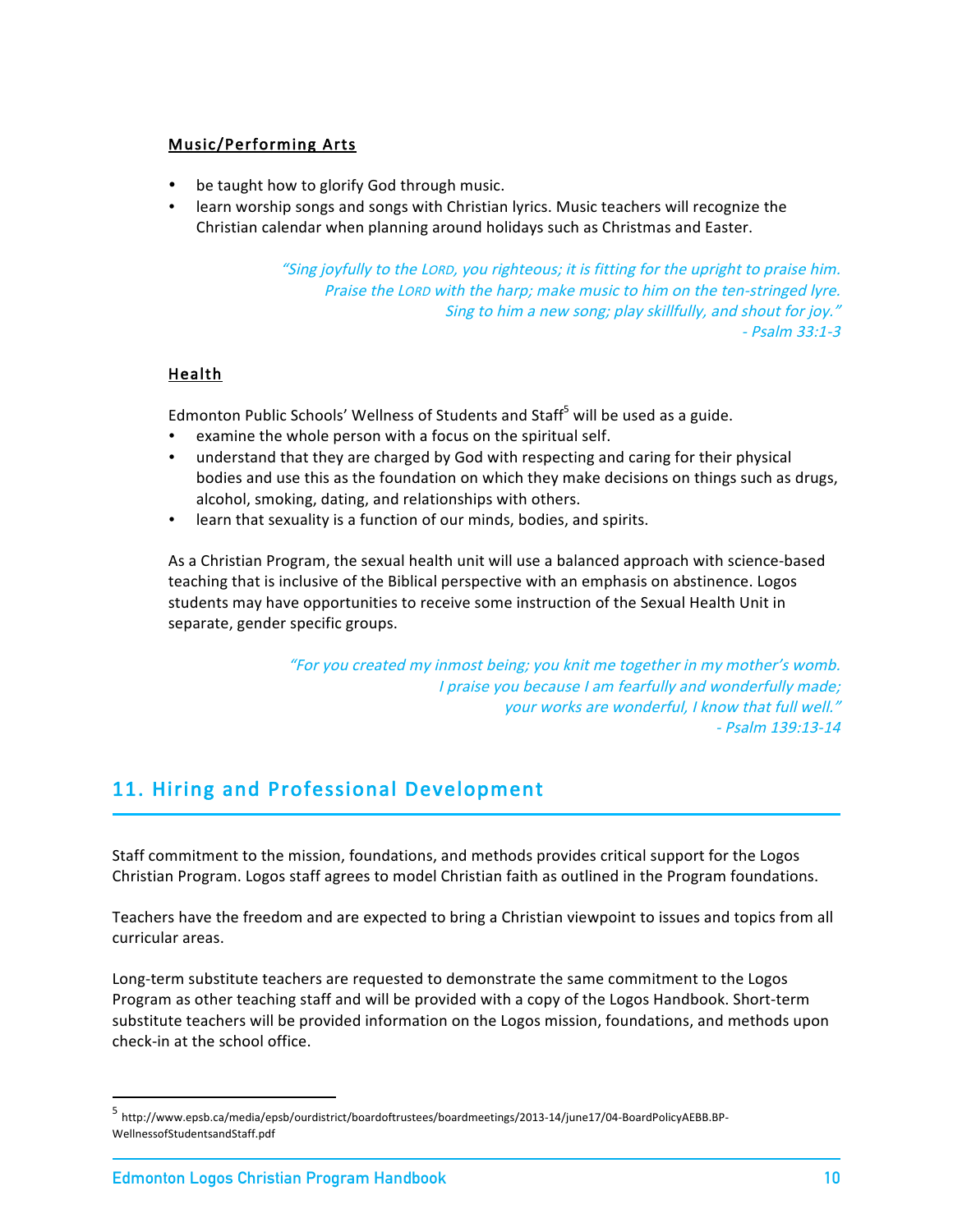Each school is encouraged to have a Logos Lead Teacher or Curriculum Coordinator - an individual who would provide leadership, support, recommendations, and guidance in the administration of the Program.

In the appointment of a new Logos principal, the Logos Society Board will be informed of the appointment as soon as possible, in order to facilitate a dialog between the Society and the new principal. Prospective Logos principals will be provided with a copy of the Logos handbook and meet with key stakeholders once they receive confirmation of their assignment at a Logos site. The parents of students in the Alternative Program, as represented by the Logos Society Board, will be provided with the opportunity to sit in on interviews for the selection of the Logos Lead Teacher (or Curriculum Coordinator) and Logos teaching staff. Edmonton Public Schools and Principals make the final decision in the selection of staff.

Logos teachers and administrators should have the opportunity for "specific PD [Professional Development] related to creating Christian infused programming" (Edmonton Public Schools Logos Alternative Program Alignment Review, Attachment 3: Key Findings, May 28, 2012). The Logos Society and schools can work together to provide opportunities for faith-based professional development.

"But in your hearts revere Christ as Lord. Always be prepared to give an answer to everyone who asks you to give the reason for the hope that you have. But do this with gentleness and respect..." - 1 Peter 3:15

## 12. Transportation

While Edmonton Transit is the preferred means of transportation, yellow bus service may also be provided to Kindergarten and elementary students attending alternative programs. Where busing is available for your child(ren), ensure that bus passes are purchased at the beginning of the year (annual passes) or at the beginning of each month (monthly passes). Parents must make sure that applications for bus service are submitted annually to your child's school, as the service is not automatically renewed each year. It is the responsibility of the parent to confirm all bus fees are paid and up to date.

For additional information please contact a school offering the Logos Christian Program or call Edmonton Public Schools Student Transportation at 780-429-8585.

# 13. Society Role

Society mission statement: The mission of the Edmonton Logos Society is to actively support Logos schools to effectively train and equip students through Christ-centred teaching to be the "salt" and "light of the world" (Matthew 5: 13,14).

The Edmonton Logos Society works in cooperation with Edmonton Public Schools in an advisory role to maintain the Program's integrity. The Society represents parents of students enrolled in the Logos Program and consists of an executive board and school representatives, as well as members. Annual memberships are offered to Logos families and individuals, which allows them the privilege of selecting their representatives, as well as voting on important issues concerning the Logos program at the AGM.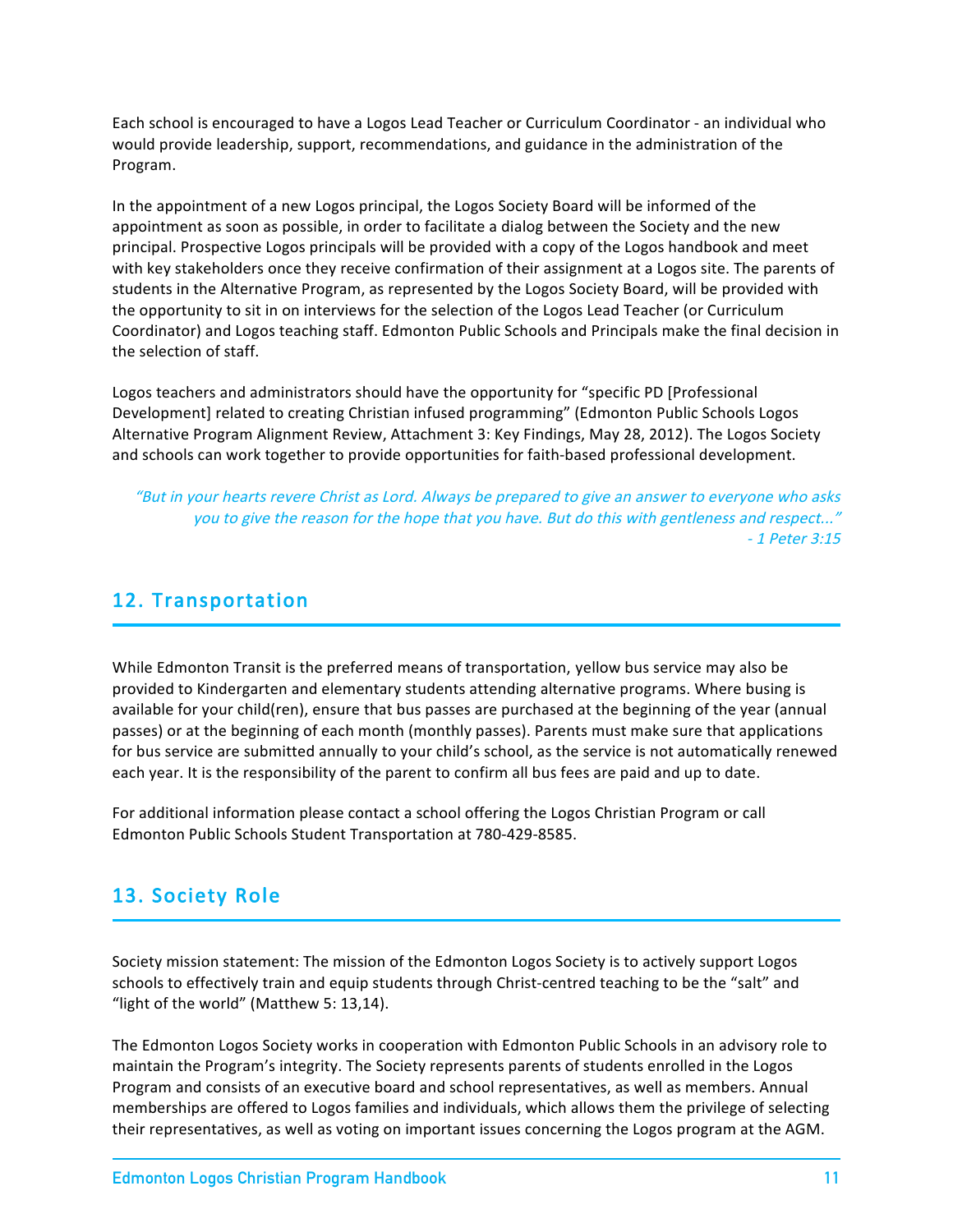The Society maintains a website and provides opportunities for parents and students to come together and share experiences. Funds raised through membership fees and the website donations are used to enhance your child's learning experience by providing Logos teachers with professional development opportunities, additional curriculum support and other Logos specific activities.

The Edmonton Logos Society board meets regularly and values all Logos parent's opinions and involvement. More information about the Edmonton Logos Society can be found at www.christianprogram.ca, or by contacting your school representative.

# 14. Parent Role

Parent Commitment to the Logos Christian Program

Parents agree to:

- have read the Logos Christian Program Mission Statement and the foundations of the Logos Christian Program.
- communicate regularly and early with teachers on how the infusion of Christian principles is happening in the classroom.
- raise any concerns first with the teacher, before speaking to the administration.  $6$
- support the instructional guidelines, goals, methods, and practices of the Program.
- support the school staff in their efforts to establish and maintain a positive learning environment with a Christian focus.
- ensure their child(ren) work(s) to achieve his/her commitment to the Logos Christian Program.
- ensure any and/or all bus fees are paid and up to date.

It is the expectation that parents become members of the Edmonton Logos Society through an annual membership. Parents are strongly encouraged to attend the Edmonton Logos Society General Meetings, held monthly throughout the school year. One parent from each Logos family is expected to be in attendance at the AGM in October.

# 15. School Role

School Commitment to the Logos Christian Program

The school agrees to:

- provide a Christian environment in the classroom.
- integrate a Christian Biblical viewpoint to issues and topics in all curricular areas as set out in the Logos Handbook.
- to provide positive adult role models, displaying Christian principles, morals, and values.
- uphold the Edmonton Public Schools' expectations for *Student Behaviour and Conduct* to work with students to restore relationships, while understanding that there are consequences, even in the midst of forgiveness.

 <sup>6</sup> https://www.epsb.ca/schools/getinvolved/parents/concerns/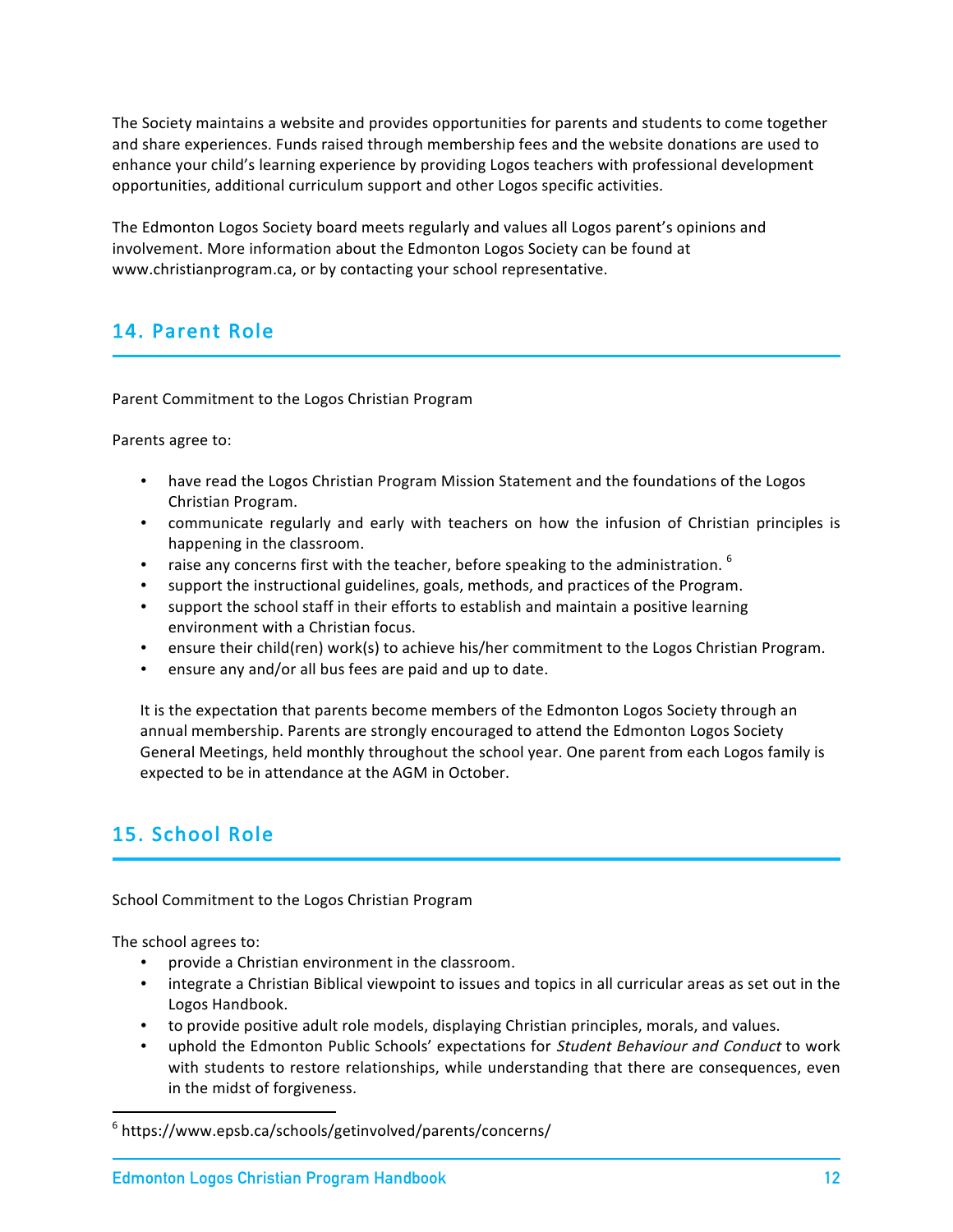- communicate regularly and early with parents on how the infusion of Christian principles is happening in the classroom.
- provide opportunities for all students to participate in service activities.
- provide students with daily opportunities for prayer and scripture memorization.

As a partner with the Edmonton Logos Society, schools will commit themselves to ensuring the expectations for their Logos classrooms are met, as laid out in the Edmonton Logos Christian Program Handbook.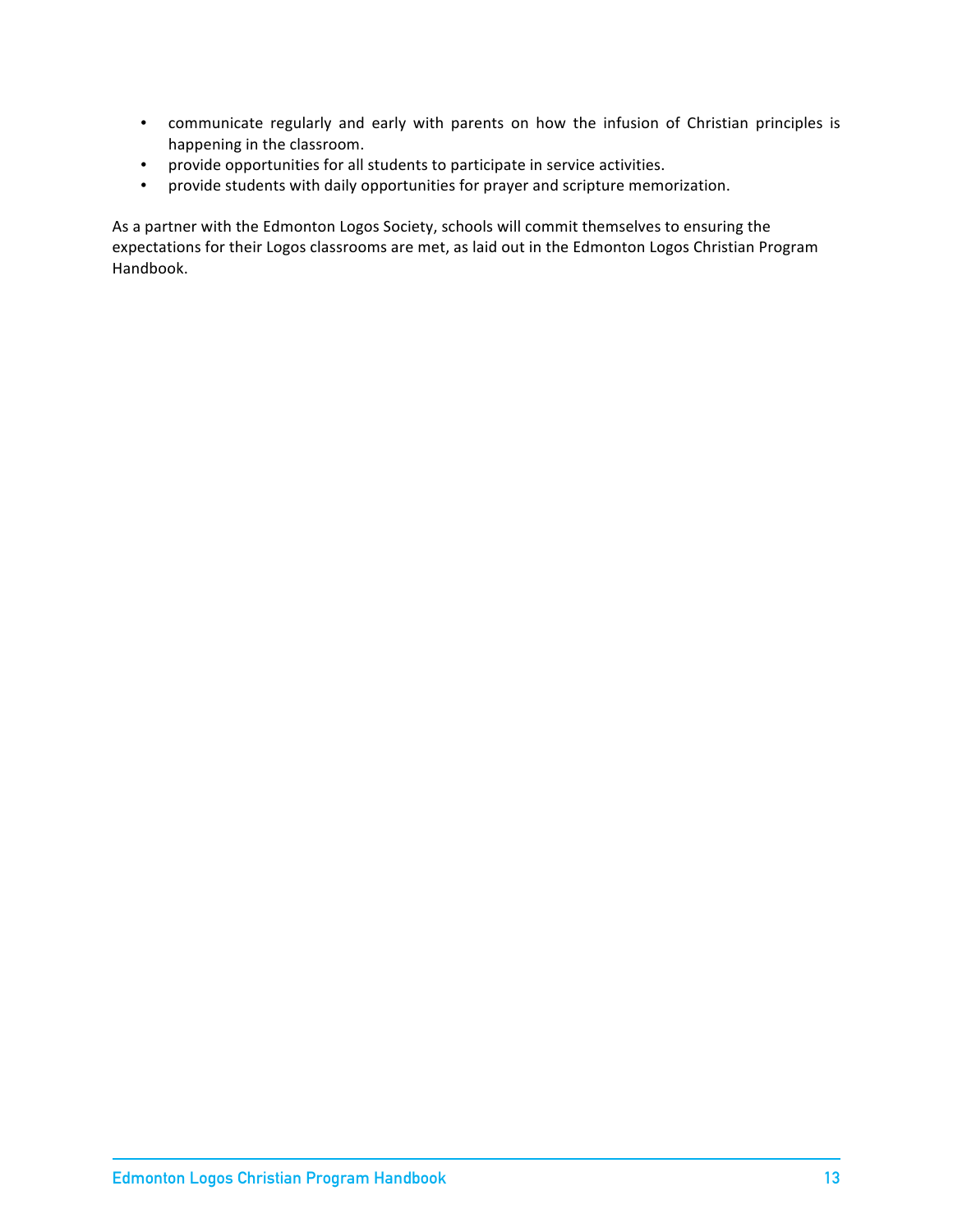### Nicene Creed

We believe in one God, the Father, the Almighty, maker of heaven and earth, of all that is, seen and unseen. We believe in one Lord, Jesus Christ, the only Son of God, eternally begotten of the Father, God from God, Light from Light, true God from true God, begotten, not made, of one Being with the Father. Through him all things were made. For us and for our salvation he came down from heaven: by the power of the Holy Spirit he became incarnate from the Virgin Mary, and was made man. For our sake he was crucified under Pontius Pilate; he suffered death and was buried. On the third day he rose again in accordance with the Scriptures; he ascended into heaven and is seated at the right hand of the Father. He will come again in glory to judge the living and the dead, and his kingdom will have no end. We believe in the Holy Spirit, the Lord, the giver of life, who proceeds from the Father and the Son. With the Father and the Son he is worshiped and glorified. He has spoken through the Prophets. We believe in one holy catholic and apostolic Church. We acknowledge one baptism for the forgiveness of sins. We look for the resurrection of the dead, and the life of the world to come. Amen.

- From the International Consultation on English Texts translation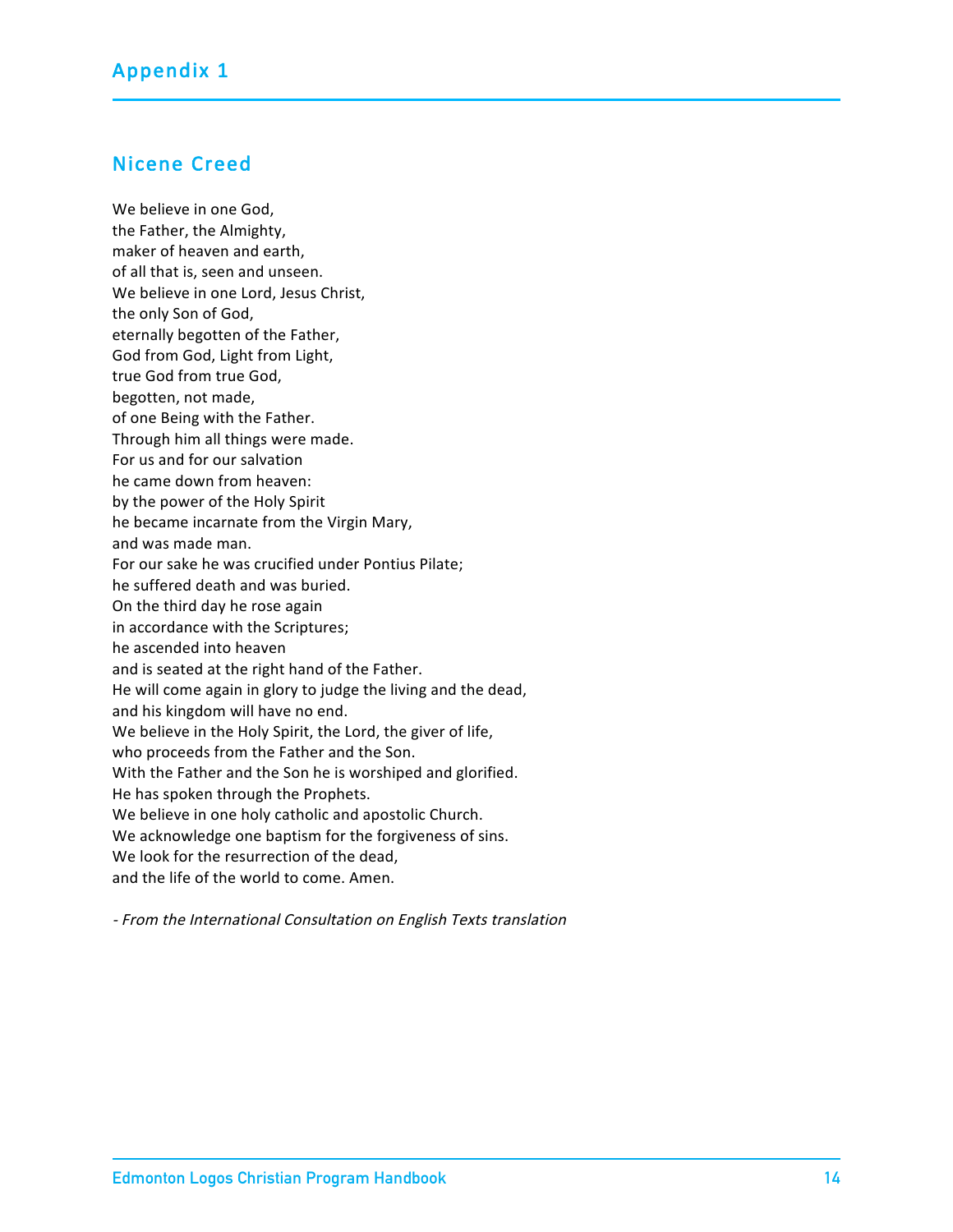# Apostles' Creed

I believe in God, the Father almighty, Creator of Heaven and Earth.

I believe in Jesus Christ, His only Son, our Lord. He was conceived by the power of the Holy Spirit and born of the virgin Mary.

He suffered under Pontius Pilate, was crucified, died, and was buried. He descended to the dead. On the third day He rose again.

He ascended into Heaven, and is seated at the right hand of the Father. He will come again to judge the living and the dead.

I believe in the Holy Spirit, the holy catholic church\* , the communion of saints, the forgiveness of sins, the resurrection of the body, and the life everlasting.

Amen.

 <sup>\*</sup> The Apostles' Creed dates very early in the Christian Church, within a century of the last books of the New Testament. The term 'catholic church' refers to the universal church of believers.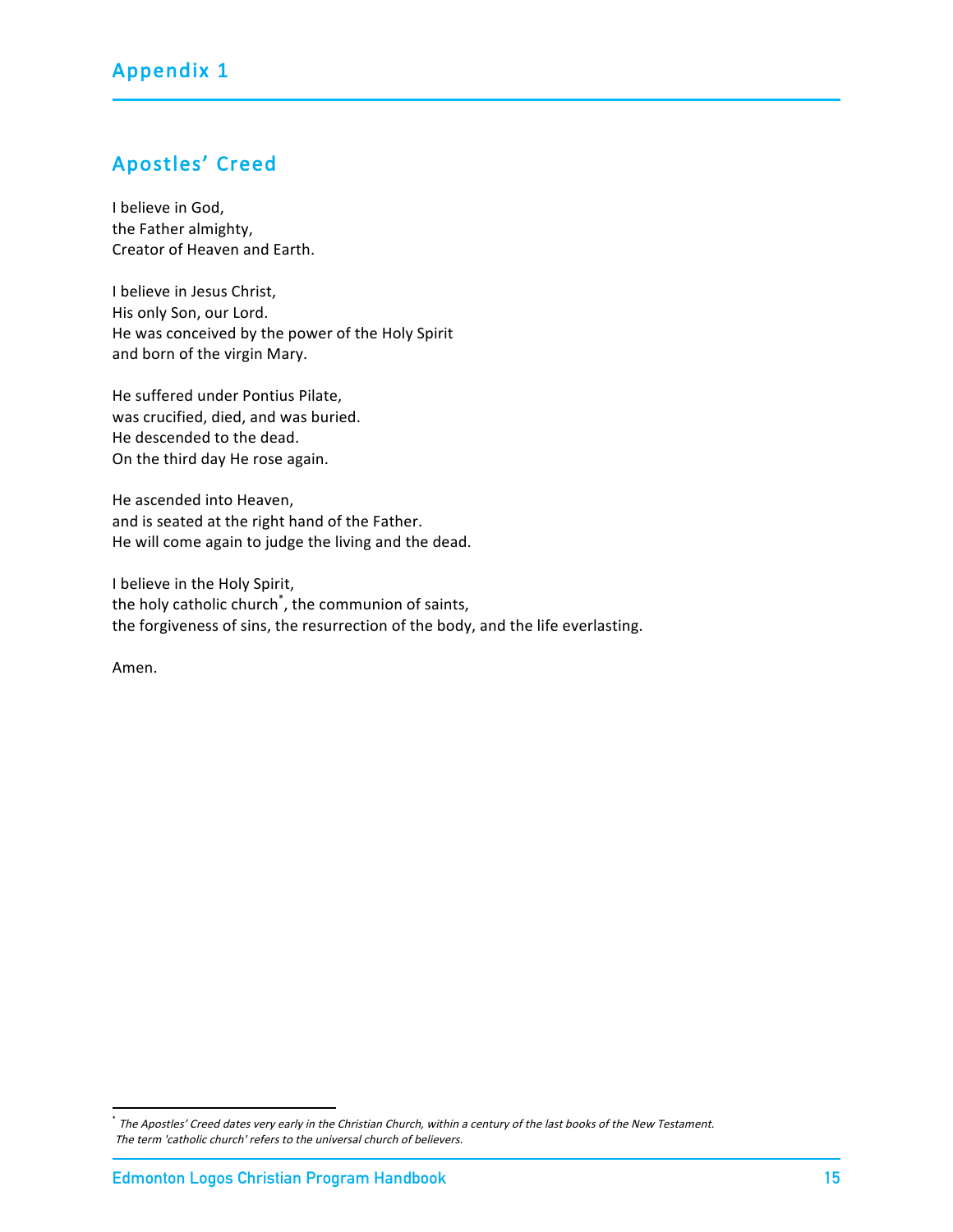

## Student's Personal Commitment to the Logos Christian Program

**Logos Christian Program Mission Statement: to effectively train and equip students through Christ-centred teaching to be the "salt" and "light of the world." (Matthew 5: 13, 14)**

Expectations:

- $\Box$  I will adhere to the Edmonton Public Schools expectations for Student Behaviour and Conduct during all school activities including prayer, devotion, and chapel.
- $\Box$  I will treat others with care, kindness, and consideration, as Christ would treat me.
- $\Box$  I will participate in Christian activities within the Logos Christian Program.
- $\Box$  I am respectful of the differences that exist among Christian faiths.

If I experience challenges meeting these expectations, I know the following meetings will take place:

- A meeting with Logos teacher/administration to help me with my challenges.
- A meeting with Logos teacher/administration/my parent(s) and me to review my involvement in the Logos Christian Program.

I have read the above Logos Christian Program Expectations. I agree and understand all expectations as stated above.

\_\_\_\_\_\_\_\_\_\_\_\_\_\_\_\_\_\_\_\_\_\_\_\_\_\_\_ \_\_\_\_\_\_\_\_\_\_\_\_\_\_\_\_\_\_\_\_\_\_\_\_\_\_\_

\_\_\_\_\_\_\_\_\_\_\_\_\_\_\_\_\_\_\_\_\_\_\_\_\_\_\_ \_\_\_\_\_\_\_\_\_\_\_\_\_\_\_\_\_\_\_\_\_\_\_\_\_\_\_

Printed Student Name Student Signature

Date School and the School and the School

*Please sign and submit this form to your child's school.*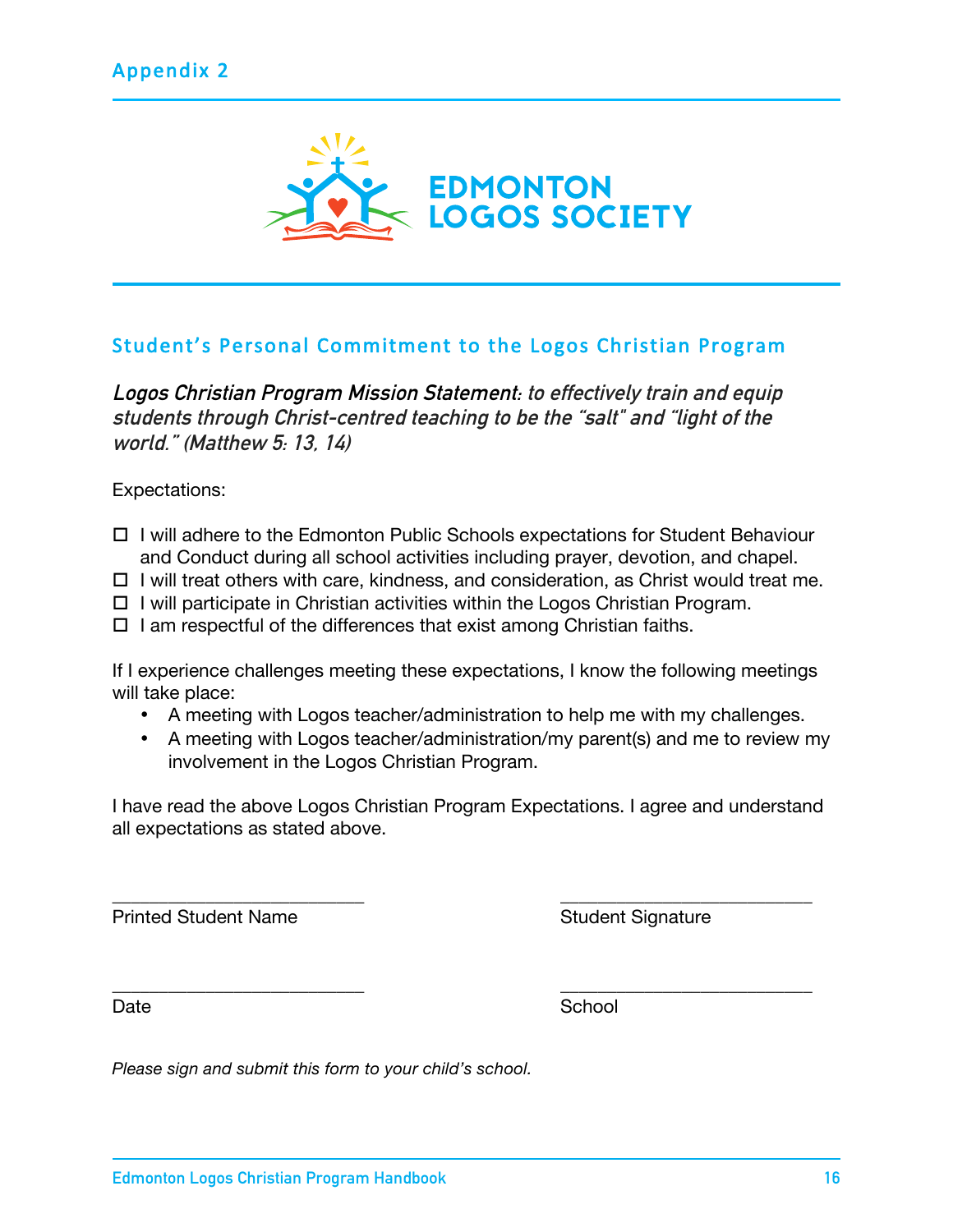

### Parent Commitment to the Logos Christian Program

**Logos Christian Program Mission Statement: to effectively train and equip students through Christ-centred teaching to be the "salt" and "light of the world." (Matthew 5: 13, 14)**

Parents agree to:

- $\Box$  have read the Logos Christian Program Mission Statement and the foundations of the Logos Christian Program.
- $\Box$  communicate regularly and early with teachers on how the infusion of Christian principles is happening in the classroom.
- $\Box$  raise any concerns first with the teacher, before speaking to the principal.
- $\Box$  support the instructional guidelines, goals, methods, and practices of the Program.
- $\Box$  support the school staff in their efforts to establish and maintain a positive learning environment with a Christian focus.

\_\_\_\_\_\_\_\_\_\_\_\_\_\_\_\_\_\_\_\_\_\_\_\_\_\_\_ \_\_\_\_\_\_\_\_\_\_\_\_\_\_\_\_\_\_\_\_\_\_\_\_\_\_\_

\_\_\_\_\_\_\_\_\_\_\_\_\_\_\_\_\_\_\_\_\_\_\_\_\_\_\_ \_\_\_\_\_\_\_\_\_\_\_\_\_\_\_\_\_\_\_\_\_\_\_\_\_\_\_

- $\Box$  ensure my child(ren) work(s) to achieve his/her commitment to the Logos Christian Program.
- $\Box$  paying all transportation costs.
- $\Box$  paying the Edmonton Logos Society membership fee.
- $\Box$  attending the Edmonton Logos Society AGM.

How will you commit to supporting the Logos Program?

- $\Box$  volunteer in the classroom/school
- $\Box$  volunteer for chapels
- $\Box$  serve as Logos Representative
- $\Box$  serve as a Logos Society Board member
- $\Box$  organize a service project
- $\Box$  help in this way:  $\Box$

Parent / Guardian **Parent / Guardian** Parent / Guardian

Date **School** 

*Please sign and submit this form to your child's school.*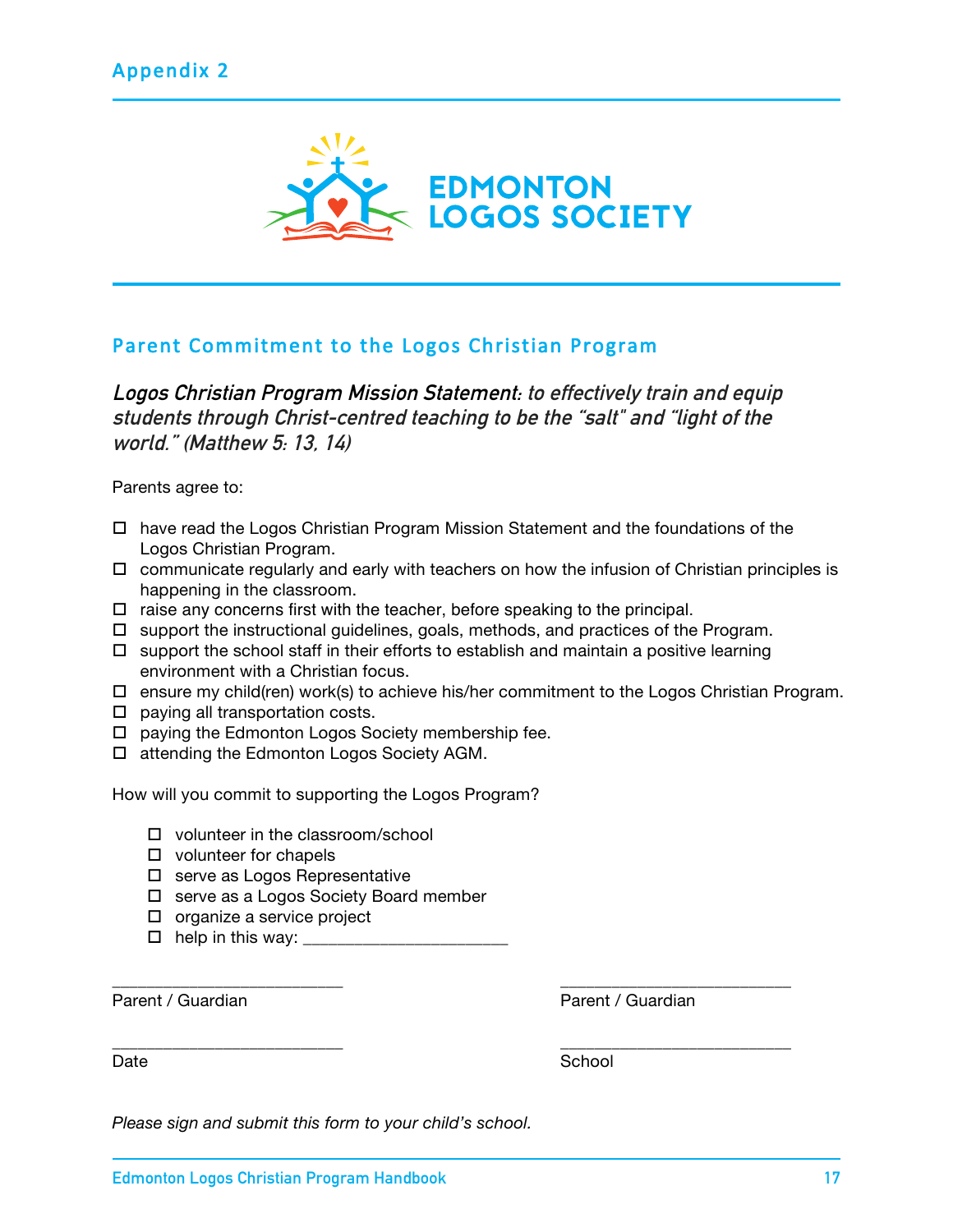

## School Commitment to the Logos Christian Program

**Logos Christian Program Mission Statement: to effectively train and equip students through Christ-centred teaching to be the "salt" and "light of the world." (Matthew 5: 13, 14)**

The school agrees to:

- $\Box$  provide a Christian environment in the classroom.
- $\Box$  integrate a Christian Biblical viewpoint to issues and topics in all curricular areas as set out in the Logos Handbook.
- $\Box$  to provide positive adult role models, displaying Christian principles, morals, and values.
- ! uphold the Edmonton Public Schools' expectations for *Student Behaviour and Conduct* to work with students to restore relationships, while understanding that there are consequences, even in the midst of forgiveness.
- $\Box$  communicate regularly and early with parents on how the infusion of Christian principles is happening in the classroom.
- $\Box$  provide opportunities for all students to participate in service activities.
- $\Box$  provide students with daily opportunities for prayer and scripture memorization.

We have read and commit our support for the Logos Christian Program Mission Statement and the Foundations of the Logos Christian Program. By so doing, we subscribe to the educational principles, goals, methods, and practices of the Program and support those involved in establishing and maintaining a positive learning environment with a Christian focus. As a partner with the Edmonton Logos Society, we commit ourselves to ensuring the expectations for our classrooms are met, as laid out in the Edmonton Logos Christian Program Handbook.

\_\_\_\_\_\_\_\_\_\_\_\_\_\_\_\_\_\_\_\_\_\_\_\_\_\_\_ \_\_\_\_\_\_\_\_\_\_\_\_\_\_\_\_\_\_\_\_\_\_\_\_\_\_\_

School Date Date Date Date

*Please sign and submit this form to the Edmonton Logos Society.*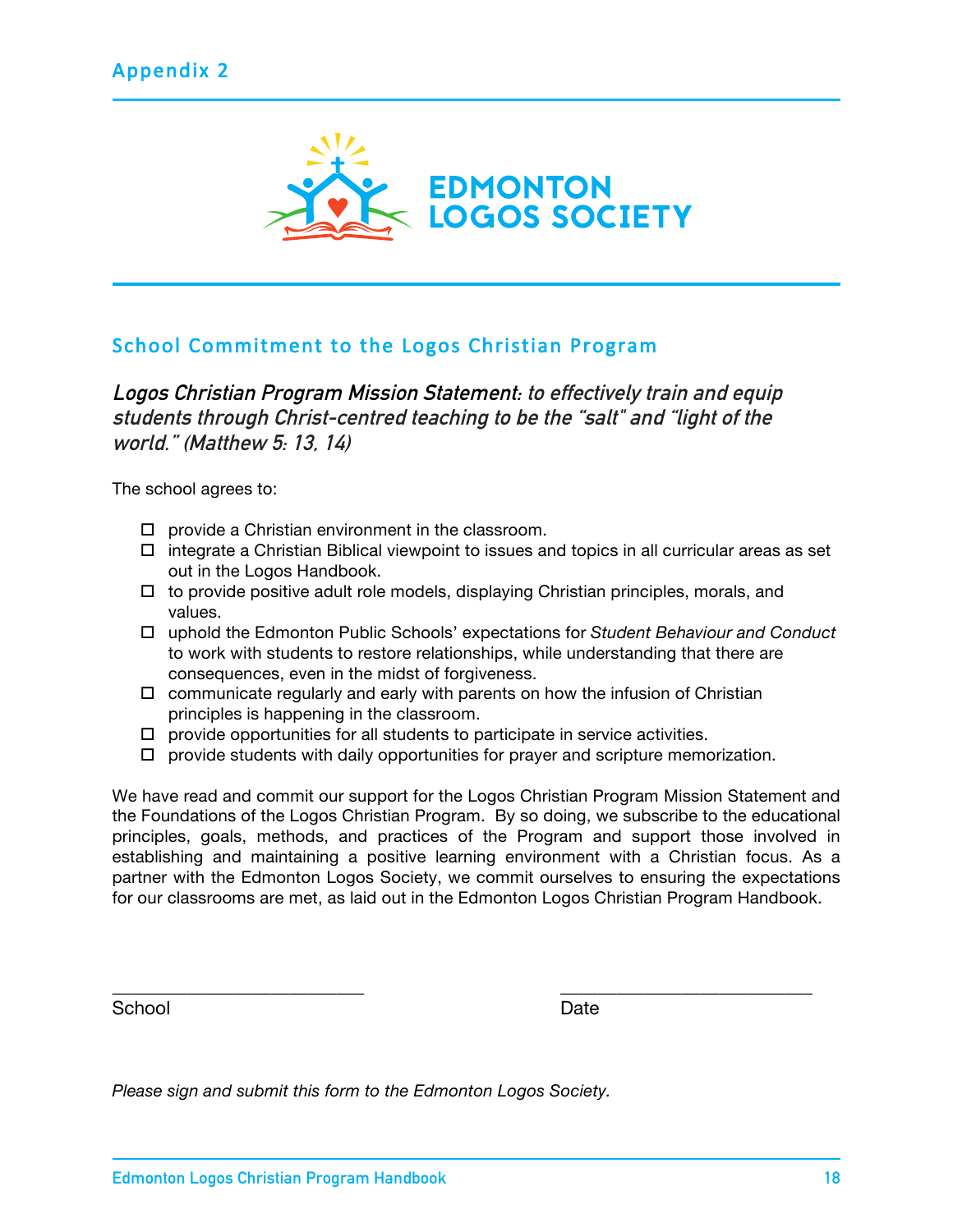### **Is religion taught as a formal subject in the Logos Christian Program?**

There is no separate religion class, as Christian principles are incorporated into the curriculum whenever possible. A daily devotional time that includes prayer, scripture reading and memorization, and other spiritually nurturing activities is an important part of the Logos Christian Program.

### **Are Logos teachers Christians?**

Teachers are chosen on the basis of their support for the Logos Christian Program and their sincere commitment to its mission, foundations, and methods. Logos teachers are to exemplify the Christian beliefs endorsed by the Logos Christian Program.

### **What does non-denominational mean?**

There are many Christian denominations that share a belief in the fundamentals of Christianity (see Foundations), but differ slightly in doctrinal practices. This Program is intended to focus on the foundations of Christian belief and to nurture spiritual growth.

### **Are students in the Logos Christian Program segregated from other students in the school?**

Logos classrooms are interspersed throughout the school (with the exception of Queen Alexandra School - which is a Logos-only site). Students in the Logos Christian Program are part of the school community and that community spirit is highly encouraged through shared activities, such as assemblies and field trips. Logos students are integrated with the rest of the school for option classes in Junior High. There are, however, some Logos activities such as chapel time, retreats, community service, and other activities of a religious nature to which students from the community are welcome to attend, with parental consent.

### **Is the Alberta Learning curriculum taught in the Logos Christian Program?**

Instruction in this Alternative Program follows the Alberta Programs of Study with a Christian viewpoint into all curriculum areas.

### **Is learning assistance provided and can students with special education needs access this Program?**

All Edmonton Public Schools are inclusive and as such, so is the Logos Program. All Logos Program students are valued equally. Students within Edmonton Public Schools that may have special education needs are assessed by Edmonton Public Schools Consultants on an ongoing individual basis (in accordance with current Edmonton Public School Board regulations) to establish appropriate supports for students and teachers.

### **Do Logos students' participate in Hallowe'en activities?**

Each Logos school is expected to decide upon and communicate holiday activities early with Logos parents. Each Logos school will decide whether an alternative holiday activity for Logos students will be provided. Parents of Logos students are able to choose whether their children participate in planned holiday activities. Joint community and Logos classroom activities should be respectful of Christian values (ie. Hallowe'en costumes should be appropriate for all ages of the local school).